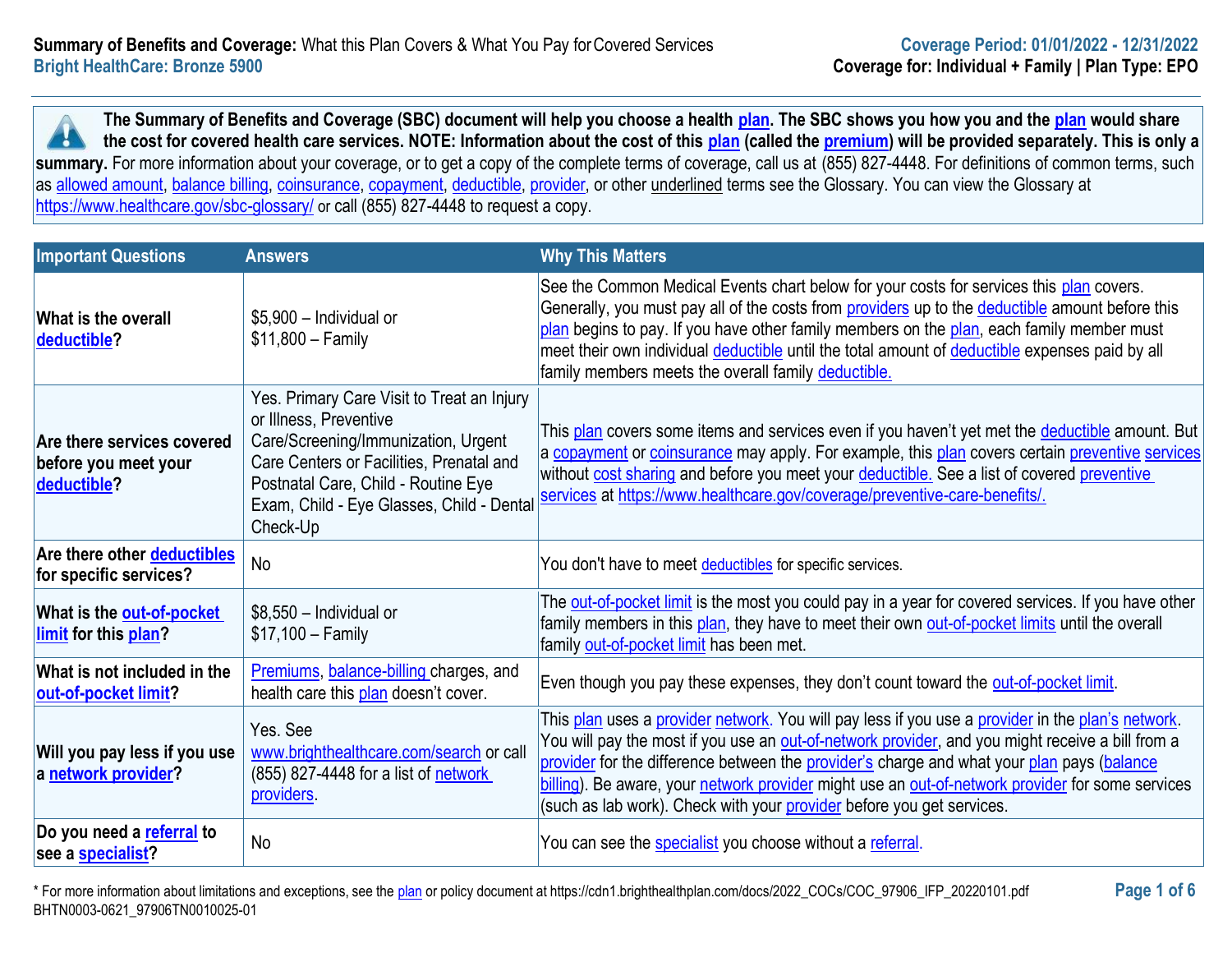All [copayment](https://www.healthcare.gov/sbc-glossary/#copayment) and [coinsurance](https://www.healthcare.gov/sbc-glossary/#coinsurance) costs shown in this chart are after your [deductible](https://www.healthcare.gov/sbc-glossary/#deductible) has been met, if a deductible applies. A

|                                                                           |                                                         | <b>What You Will Pay</b>                                       |                                                           |                                                                                                                                                                                                                                     |
|---------------------------------------------------------------------------|---------------------------------------------------------|----------------------------------------------------------------|-----------------------------------------------------------|-------------------------------------------------------------------------------------------------------------------------------------------------------------------------------------------------------------------------------------|
| <b>Common Medical Event</b>                                               | <b>Services You May Need</b>                            | <b>Network Provider</b><br>(You will pay the<br>least)         | <b>Out-of-Network Provider</b><br>(You will pay the most) | Limitations, Exceptions, & Other Important<br><b>Information</b>                                                                                                                                                                    |
| If you visit a health care<br>provider's office or clinic                 | Primary care visit to treat an<br>injury or illness     | \$25                                                           | Not Covered                                               | Telehealth services are available. Refer to Your<br>Schedule of Benefits to determine what you will pay.                                                                                                                            |
|                                                                           | <b>Specialist visit</b>                                 | 40% after Deductible                                           | Not Covered                                               | None                                                                                                                                                                                                                                |
|                                                                           | Preventive care/screening/<br>limmunization             | No Charge                                                      | <b>Not Covered</b>                                        | You may have to pay for services that aren't<br>preventive. Ask your provider if the services you need<br>are preventive, then check what Your plan will pay for<br>and what Your cost will be.                                     |
| If you have a test                                                        | Diagnostic test (x-ray, blood<br>work)                  | Lab: 40% after<br>Deductible<br>X-ray: 40% after<br>Deductible | <b>Not Covered</b>                                        | None                                                                                                                                                                                                                                |
|                                                                           | Imaging (CT/PET scans, MRIs)                            | 40% after Deductible                                           | <b>Not Covered</b>                                        | Services require Prior Authorization.                                                                                                                                                                                               |
| If you need drugs to treat Preferred generic drugs                        |                                                         | \$25                                                           | Not Covered                                               |                                                                                                                                                                                                                                     |
| your illness or condition.<br>More information about                      | Preferred brand drugs and Non-<br>preferred generics    | 40% after Deductible                                           | Not Covered                                               | Preventive Care medications are provided at \$0 cost to<br>You, regardless of tier.                                                                                                                                                 |
| prescription drug coverage<br>is available at<br>www.brighthealthcare.com | Non-preferred brand drugs and<br>Non-preferred generics | 40% after Deductible                                           | Not Covered                                               | Covers up to a 90-day supply (retail prescription); 31-<br>90 day supply (mail order prescription).<br>Copays shown reflect the cost per retail prescription.                                                                       |
|                                                                           | <b>Specialty drugs</b>                                  | 40% after Deductible                                           | Not Covered                                               |                                                                                                                                                                                                                                     |
| If you have outpatient<br>surgery                                         | Facility fee (e.g., ambulatory<br>surgery center)       | 40% after Deductible                                           | Not Covered                                               | Services require Prior Authorization.                                                                                                                                                                                               |
|                                                                           | Physician/surgeon fees                                  | 40% after Deductible                                           | Not Covered                                               | Services require Prior Authorization.                                                                                                                                                                                               |
| If you need immediate<br><b>medical attention</b>                         | <b>Emergency room care</b>                              | 40% after Deductible                                           | 40% after Deductible                                      | This cost does not apply if You are admitted directly to<br>the hospital for inpatient services. If a Non-Network<br><b>Provider charges more than Our Allowed Amount, You may</b><br>have to pay the difference (balance billing). |
|                                                                           | <b>Emergency medical</b><br>transportation              | 40% after Deductible                                           | 40% after Deductible                                      | None                                                                                                                                                                                                                                |
|                                                                           | <b>Urgent care</b>                                      | \$50                                                           | \$50                                                      | None                                                                                                                                                                                                                                |

\* For more information about limitations and exceptions, see the [plan](https://www.healthcare.gov/sbc-glossary/#plan) or policy document at https://cdn1.brighthealthplan.com/docs/2022\_COCs/COC\_97906\_IFP\_20220101.pdf **Page 2 of 6** BHTN0003-0621\_97906TN0010025-01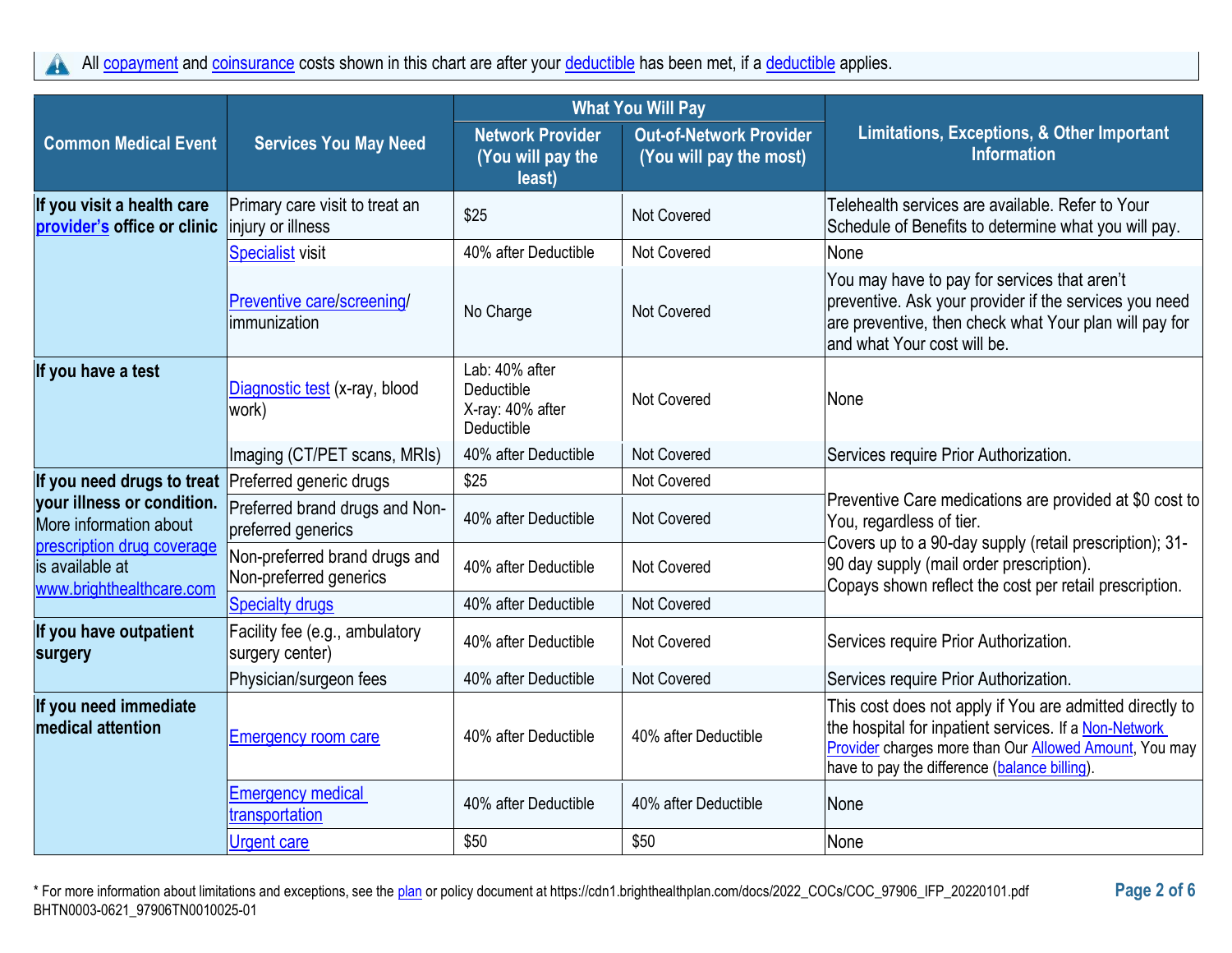|                                                               |                                              | <b>What You Will Pay</b>                               |                                                           |                                                                                                                                                                                                                     |  |
|---------------------------------------------------------------|----------------------------------------------|--------------------------------------------------------|-----------------------------------------------------------|---------------------------------------------------------------------------------------------------------------------------------------------------------------------------------------------------------------------|--|
| <b>Common Medical Event</b>                                   | <b>Services You May Need</b>                 | <b>Network Provider</b><br>(You will pay the<br>least) | <b>Out-of-Network Provider</b><br>(You will pay the most) | Limitations, Exceptions, & Other Important<br><b>Information</b>                                                                                                                                                    |  |
| If you have a hospital                                        | Facility fee (e.g., hospital room)           | 40% after Deductible                                   | Not Covered                                               | Services require Prior Authorization.                                                                                                                                                                               |  |
| stay                                                          | Physician/surgeon fees                       | 40% after Deductible                                   | Not Covered                                               | Services require Prior Authorization.                                                                                                                                                                               |  |
| If you need mental health,                                    | Outpatient services                          | 40% after Deductible                                   | <b>Not Covered</b>                                        | Services require Prior Authorization.                                                                                                                                                                               |  |
| behavioral health, or<br>substance abuse<br>services          | Inpatient services                           | 40% after Deductible                                   | <b>Not Covered</b>                                        | Services require Prior Authorization.                                                                                                                                                                               |  |
|                                                               | Office visits                                | \$0                                                    | <b>Not Covered</b>                                        | None                                                                                                                                                                                                                |  |
| If you are pregnant                                           | Childbirth/delivery professional<br>services | 40% after Deductible                                   | Not Covered                                               | Delivery stays exceeding 48 hours for vaginal delivery                                                                                                                                                              |  |
|                                                               | Childbirth/delivery facility<br>services     | 40% after Deductible                                   | <b>Not Covered</b>                                        | or 96 hours for a cesarean delivery require Prior<br>Authorization. None                                                                                                                                            |  |
|                                                               | Home health care                             | 40% after Deductible                                   | <b>Not Covered</b>                                        | Limited to 60 Visit(s) per Year. Services require Prior<br>Authorization.                                                                                                                                           |  |
| If you need help<br>recovering or have other<br>special needs | <b>Rehabilitation services</b>               | 40% after Deductible                                   | <b>Not Covered</b>                                        | Limited to 20 Visit(s) per Year. Visits limits are per<br>therapy type per year. Services require Prior<br>Authorization.                                                                                           |  |
|                                                               | <b>Habilitation services</b>                 | 40% after Deductible                                   | <b>Not Covered</b>                                        | Limited to 20 Visit(s) per Year. Visits limits are per<br>therapy type per year. Services require Prior<br>Authorization.                                                                                           |  |
|                                                               | <b>Skilled nursing center</b>                | 40% after Deductible                                   | <b>Not Covered</b>                                        | Limited to 60 Visit(s) per Year. Skilled Nursing and<br>Rehabilitation Facility limited to 60 days/year<br>combined. Services require Prior Authorization.                                                          |  |
|                                                               | <b>Durable medical equipment</b>             | 40% after Deductible                                   | Not Covered                                               | Services require Prior Authorization.                                                                                                                                                                               |  |
|                                                               | <b>Hospice services</b>                      | 40% after Deductible                                   | <b>Not Covered</b>                                        | None                                                                                                                                                                                                                |  |
| If your child needs dental<br>or eye care                     | Children's eye exam                          | \$0                                                    | Not Covered                                               | Limited to 1 eye exam per calendar year, through the<br>end of the month in which the dependent child turns<br>19.                                                                                                  |  |
|                                                               | Children's glasses                           | \$0                                                    | <b>Not Covered</b>                                        | Limited to 1 pair of glasses, including standard frames<br>and standard lenses or a one-year supply of contact<br>lenses, per calendar year, through the end of the<br>month in which the dependent child turns 19. |  |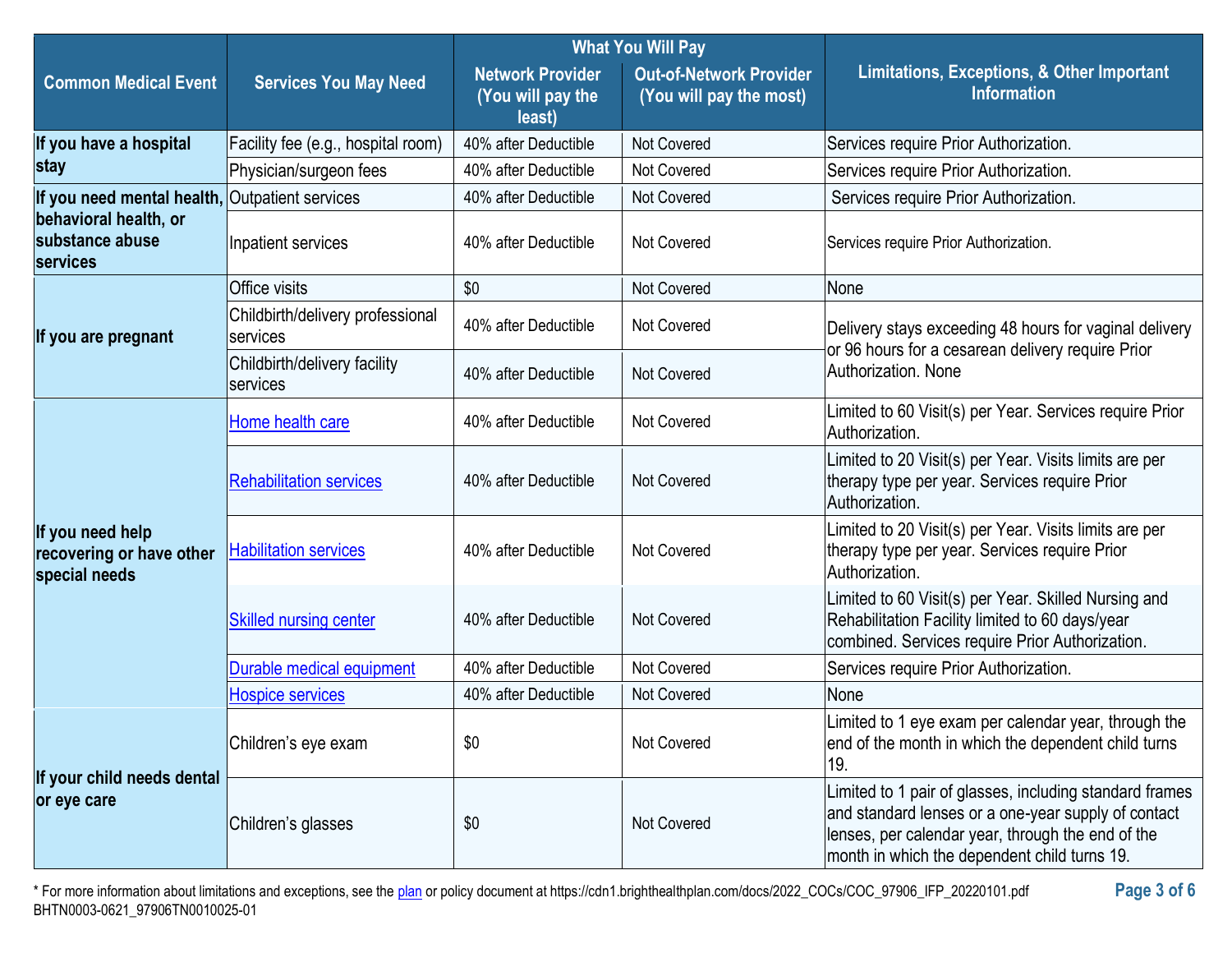|                             |                              | <b>What You Will Pay</b>                        |                                                           |                                                                                                                                                                                    |  |
|-----------------------------|------------------------------|-------------------------------------------------|-----------------------------------------------------------|------------------------------------------------------------------------------------------------------------------------------------------------------------------------------------|--|
| <b>Common Medical Event</b> | <b>Services You May Need</b> | Network Provider<br>(You will pay the<br>least) | <b>Out-of-Network Provider</b><br>(You will pay the most) | Limitations, Exceptions, & Other Important<br><b>Information</b>                                                                                                                   |  |
|                             | Children's dental checkups   | \$0                                             | Not Covered                                               | Includes diagnostic and preventive services through<br>the end of the month in which the dependent child<br>turns 19. Refer to the policy for covered services and<br>limitations. |  |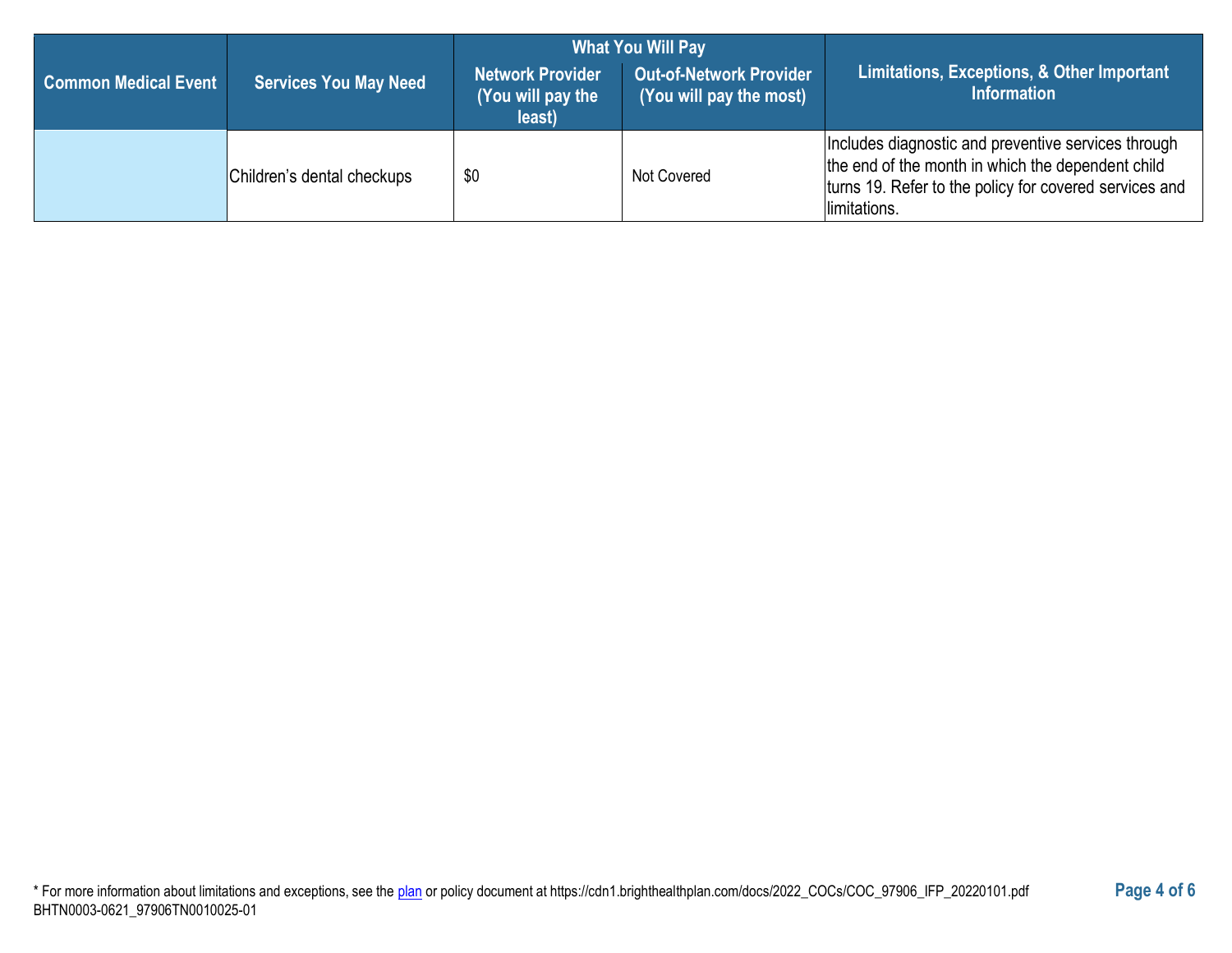### **Excluded Services & Other Covered Services**

| Services Your Plan Generally Does NOT Cover (Check your policy or plan document for more information and a list of any other excluded services.) |                                                                           |                              |  |
|--------------------------------------------------------------------------------------------------------------------------------------------------|---------------------------------------------------------------------------|------------------------------|--|
| Abortion (except in cases of rape, incest, or when the Acupuncture                                                                               |                                                                           | <b>Bariatric Surgery</b>     |  |
| life of the mother is endangered)                                                                                                                | Dental Care (Adults)                                                      | <b>Infertility Treatment</b> |  |
| <b>Cosmetic Surgery</b>                                                                                                                          | Non-emergency care when traveling outside the U.S.   Private-Duty Nursing |                              |  |
| Long-Term Care                                                                                                                                   | Routine Foot Care                                                         | Weight Loss Programs         |  |
| Routine Eye Care (Adults)                                                                                                                        |                                                                           |                              |  |

| <b>Other</b><br>. .<br>Please see your<br>. This isn't a complete list. I<br>′ Covered Services (Limitations may apply to these services. ⊺<br>ocument |                                |  |
|--------------------------------------------------------------------------------------------------------------------------------------------------------|--------------------------------|--|
| <b>Chiropractic Care</b>                                                                                                                               | . Hooring<br>Aids<br>Hearing , |  |

Your Rights to Continue Coverage: There are agencies that can help if you want to continue your coverage after it ends. You may contact Tennessee Department of Commerce and Insurance at 1-800-342-4029. Other coverage options may be available to you too, including buying individual insurance coverage through the Health Insurance Marketplace. For more information about the Marketplace, visit [www.HealthCare.gov](https://www.healthcare.gov/) or call 1-800-318-2596.

Your Grievance and Appeals Rights: There are agencies that can help if you have a complaint against your [plan](https://www.healthcare.gov/sbc-glossary/#plan) for a denial of [a claim.](https://www.healthcare.gov/sbc-glossary/#claim) This complaint is called a [grievance](https://www.healthcare.gov/sbc-glossary/#grievance) or [appeal.](https://www.healthcare.gov/sbc-glossary/#appeal) For more information about your rights, look at the explanation of benefits you will receive for that medical [claim.](https://www.healthcare.gov/sbc-glossary/#claim) You[r plan](https://www.healthcare.gov/sbc-glossary/#plan) documents also provide complete information on how to submit a [claim,](https://www.healthcare.gov/sbc-glossary/#claim) [appeal,](https://www.healthcare.gov/sbc-glossary/#appeal) or [a grievance](https://www.healthcare.gov/sbc-glossary/#grievance) for any reason to your [plan.](https://www.healthcare.gov/sbc-glossary/#plan) For more information about your rights, this notice, or assistance, contact the Tennessee Department of Commerce and Insurance at 1-800-342-4029.

### **Does this plan provide Minimum Essential Coverage? Yes**

[Minimum Essential Coverage](https://www.healthcare.gov/sbc-glossary/#minimum-essential-coverage) generally includes plans, health insurance available through the Marketplace or other individual market policies, Medicare, Medicaid, CHIP, TRICARE, and certain other coverage. If you are eligible for certain types of [Minimum Essential Coverage,](https://www.healthcare.gov/sbc-glossary/#minimum-essential-coverage) you may not be eligible for the premium tax credit.

## **Does this plan meet the Minimum Value Standards? Yes**

If you[r plan](https://www.healthcare.gov/sbc-glossary/#plan) doesn't meet the [Minimum Value Standards,](https://www.healthcare.gov/sbc-glossary/#minimum-value-standard) you may be eligible for a [premium tax credit](https://www.healthcare.gov/sbc-glossary/#premium-tax-credits) to help you pay for a [plan](https://www.healthcare.gov/sbc-glossary/#plan) through the [Marketplace.](https://www.healthcare.gov/sbc-glossary/#marketplace)

## **Language Access Services:**

Spanish (Español): Para obtener asistencia en Español, llame al (855) 827-4448. Tagalog (Tagalog): Kung kailangan ninyo ang tulong sa Tagalog tumawag sa (855) 827-4448. Chinese (中文): 如果需要中文的帮助,请拨打这个号码 (855) 827-4448. Navajo (Dine): Dinek'ehgo shika at'ohwol ninisingo, kwiijigo holne' (855) 827-4448.

*To see examples of how this plan might cover costs for a sample medical situation, see the next section.*